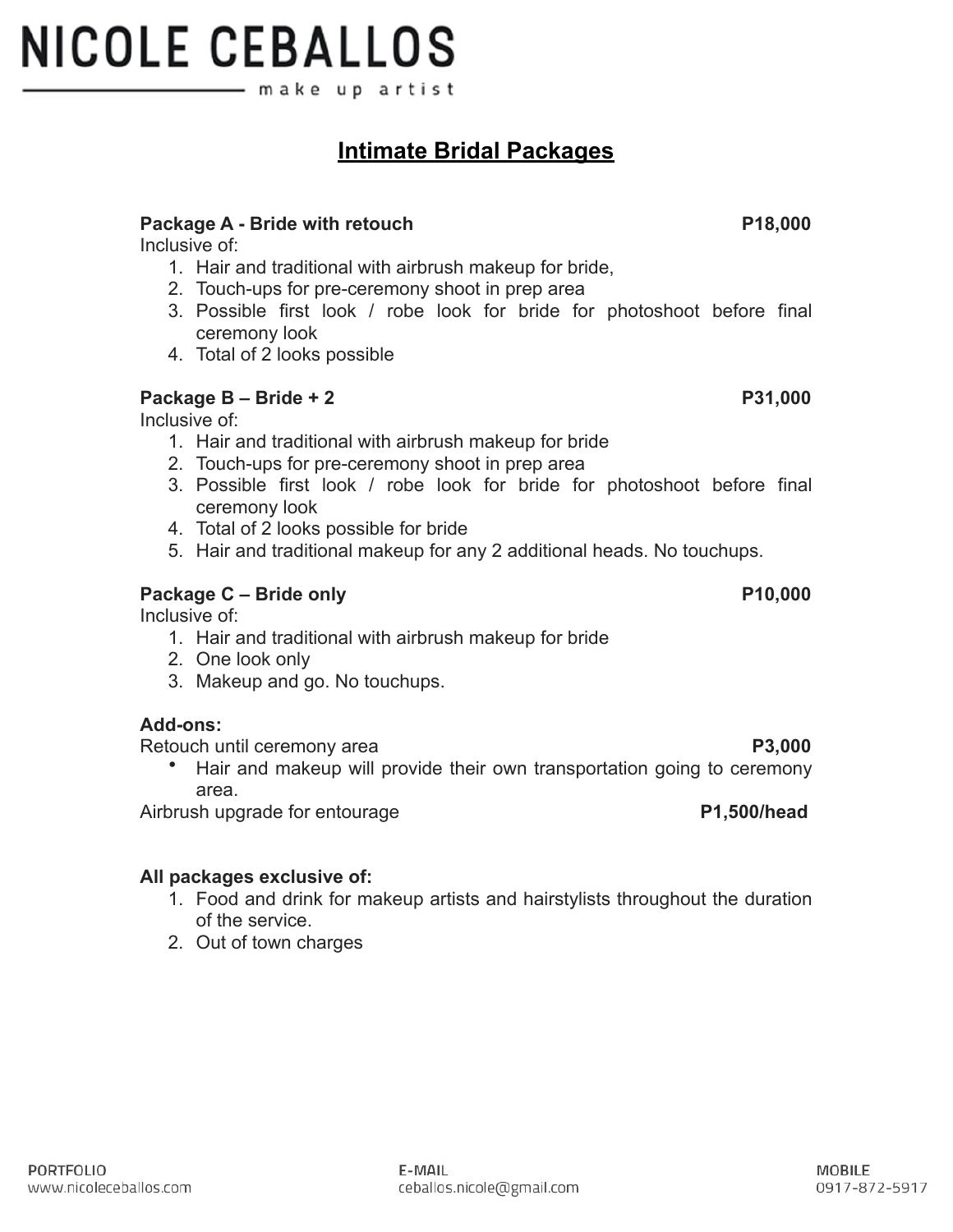#### **PORTFOLIO** www.nicoleceballos.com

### **NICOLE CEBALLOS** make upartist

**Regular Bridal Packages**

#### Package A - Bride + 2 heads **P40,000**

Inclusive of:

- 1. Hair and traditional with airbrush makeup for bride,
- 2. Touch-ups for pre-church wedding shoot in prep area,
- 3. 2nd look for either post-ceremony photoshoot OR pre-reception for bride only.
- 4. Hair and traditional makeup for any two additional heads. No touchups.
- 5. Traditional grooming, touchups for pre-church wedding shoot in prep area if same location as bride, and pre-reception for groom.
- 6. **Optional:** Airbrush makeup for additional heads **+P1,500/head**

#### **Package B - Bride Only P20,000**

Inclusive of:

- 1. Hair and traditional with airbrush makeup for bride,
- 2. Touch-ups for pre-church wedding shoot in prep area,
- 3. 2nd look for either post-ceremony photoshoot OR pre-reception for bride only.
- 4. Traditional grooming, touchups for pre-church wedding shoot in prep area and pre-reception for groom.

#### **Add-ons:**

Airbrush upgrade for entourage **P1,500/head**

#### **All packages exclusive of:**

- 1. Food and drink for makeup artists and hairstylists throughout the duration of the service.
- 2. Out of town charges

E-MAIL ceballos.nicole@gmail.com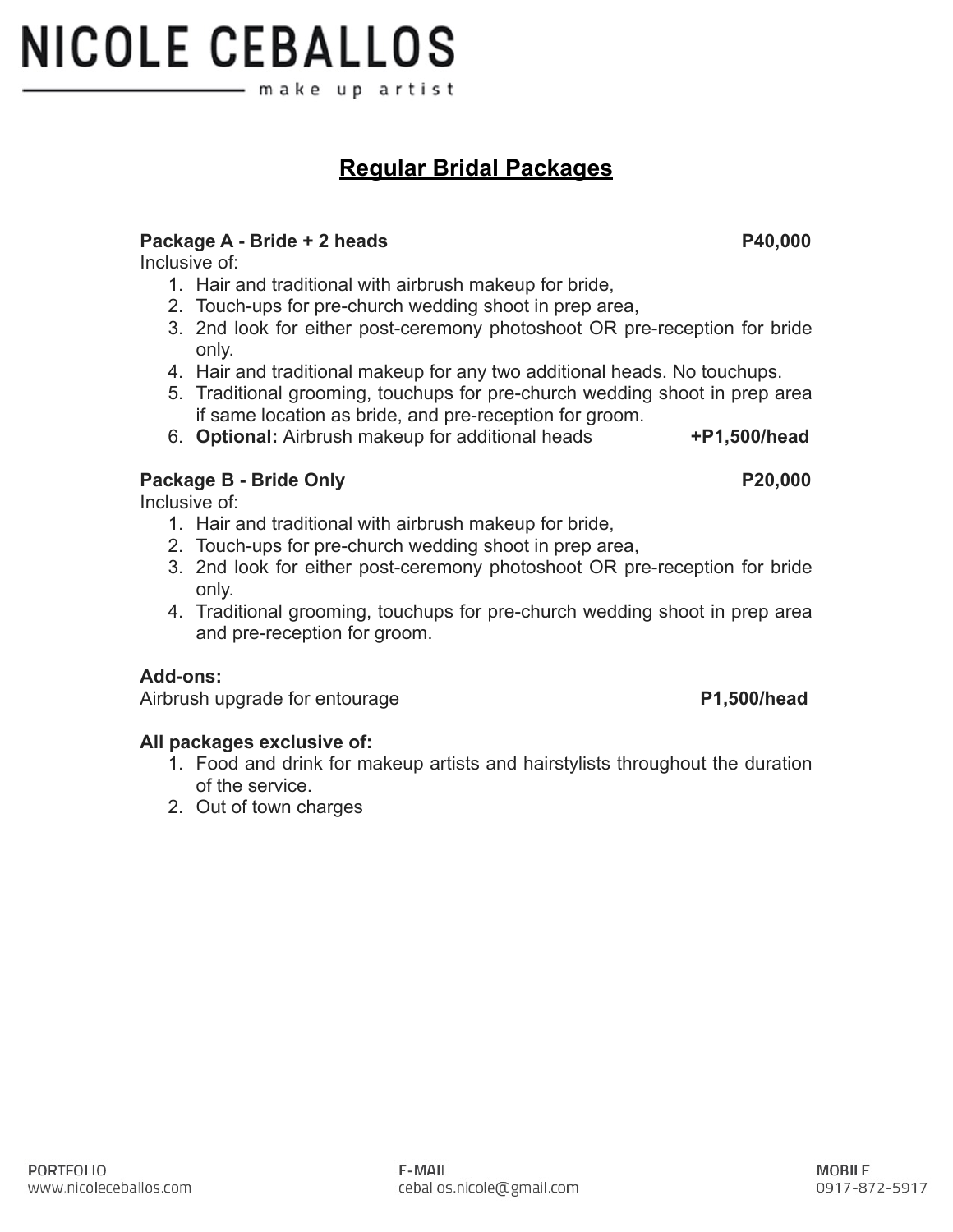**Inclusive of:**

1. Additional layouts or number of shooting hours **P2,000/layout/hour**

1. Hair and traditional makeup for bride-to-be, unlimited touch-ups up to 3

1. Food and drink for makeup artist and hairstylist throughout the duration of the service.

1. Optional: Airbrush makeup **+P1,500/head**

# **NICOLE CEBALLOS** – make upartist

### **Pre-Nup Packages**

## layouts/6 hours shoot time, 2. Up to 2 change looks (total of 3 looks) 3. Spot concealing and powder for groom-to-be. **Additional charges:** 2. Optional: Airbrush makeup **+P1,500/head Exclusive of:** 2. Out-of-town fees Package B P7,000 **Inclusive of:** 1. One-time hair and traditional makeup for bride-to-be. **Additional charges:**

Package A Package A P20,000